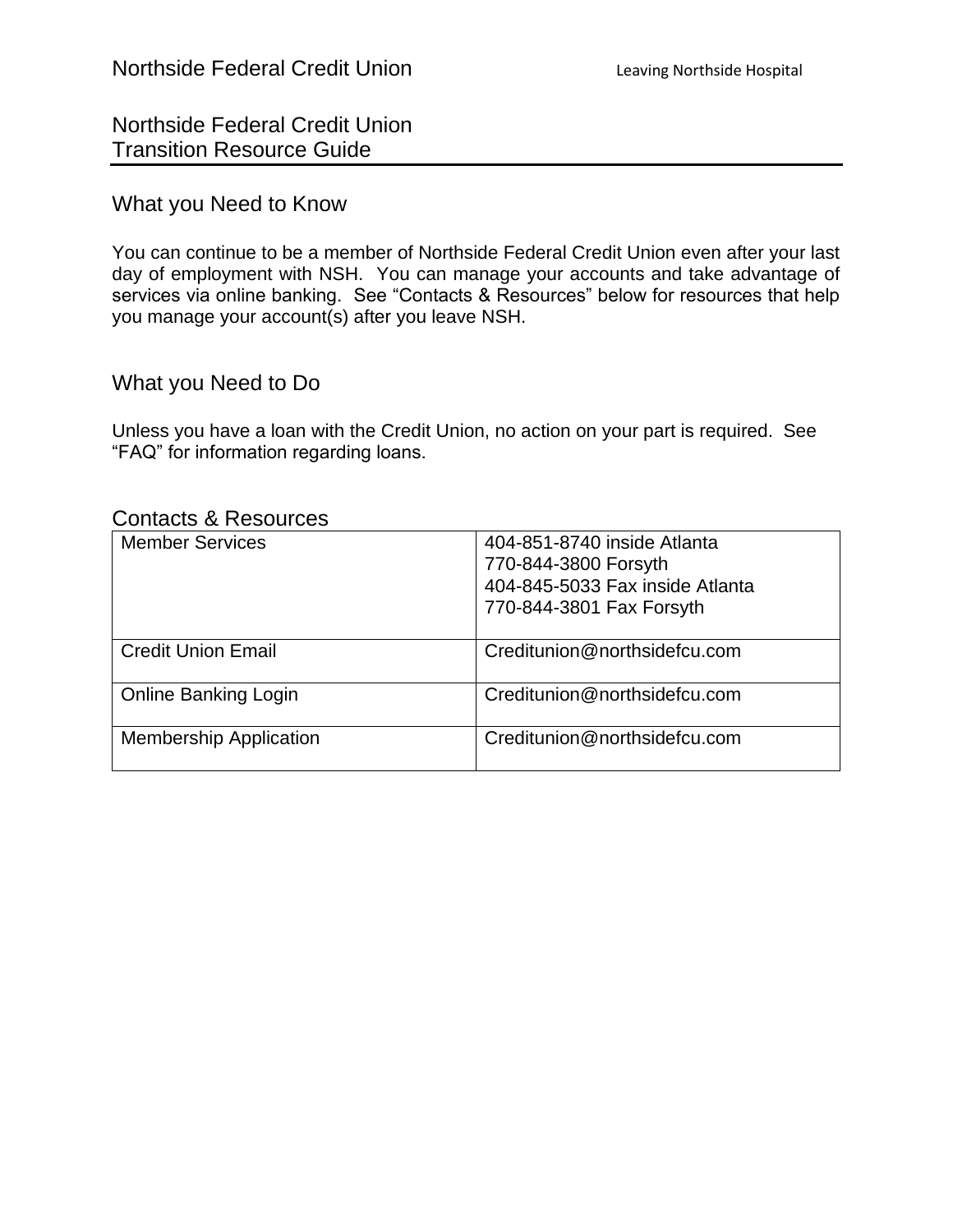# FAQ's

Q. I'm a current member of Northside Federal Credit Union and will be separating from NSH. Am I still able to be a member even though I'm leaving?

Yes! Northside Federal Credit Union Membership is a lifetime benefit. Even if you retire, move or will be separating from NSH, we will continue to be your personal, responsive and trusted financial advisor. And remember, you can still pass on the benefits of membership to a family member by encouraging them to join. This includes your parents, spouse, domestic partner, children, grandchildren and grandparents. To apply for membership, select the appropriate form from the Forms box.

Also, you will need to make at least one transaction in a 12 month period to keep your account active. If your account goes inactive, there is a \$5 monthly fee.

# Q. Do I have to pay off all of my Credit Union loans if I leave the Company?

No. You can arrange for automatic payments from you account with another financial institution via Bill payment or cash payment options of biweekly or monthly. Loan payments can be made online at [www.Northsidefcu.com.](http://www.northsidefcu.com/) There is a \$10 fee for making payments using a debit card. Contact us at 404-851-8740 with assistance in making arrangements.

## Q. I was recently pre-approved for a car loan but will be separating from the company. Do I still qualify for the loan?

As long as the approval was granted in the last sixty (60) days, the approval is still good. The loan officer may require updated information prior to disbursement of the loan.

#### Q. How do I access my accounts outside of Northside?

You can access your accounts online via [www.Northsidefcu.com.](http://www.northsidefcu.com/) You can request a check withdrawal be mailed to you at the address on the system. Request for pickup can only be at Atlanta campus. Online limit for check request is \$2,500.

#### Q. What are some other services at the Credit Union that I still have access to?

As a Northside Federal Credit Union member, you can still use any of the following Partner Services of the Credit Union:

- *CU Car Buying Service*: CU Auto Assistance 770-476-9770
- *Auto and Home Insurance*: TruStage Insurance Agency 1-855-483-2149
- *Mortgage:* Member First Mortgage 470-412-5558